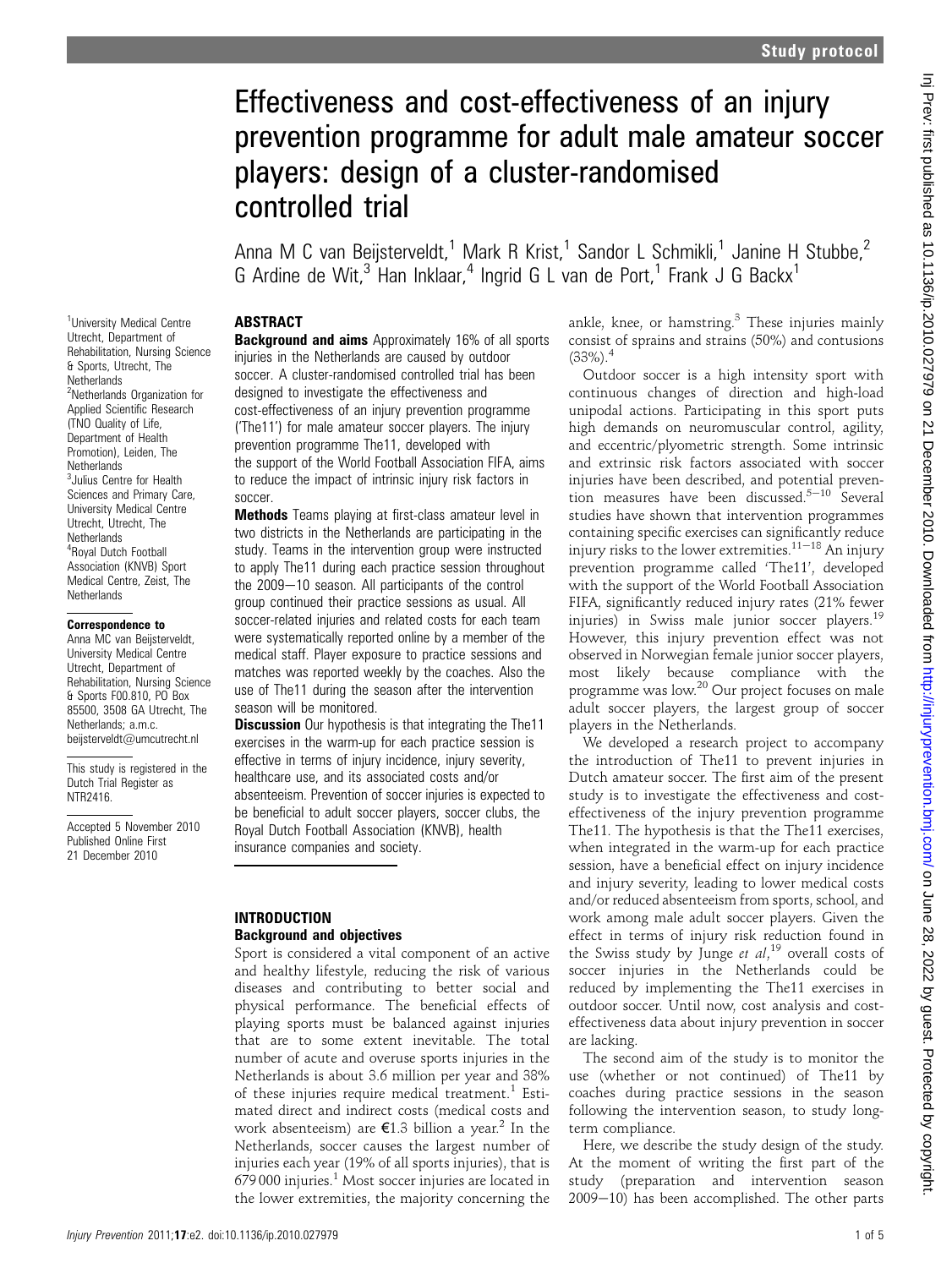of the study (follow-up season  $2010-11$ , data analysis and economic evaluation) will be accomplished in subsequent years.

#### **METHODS**

#### Trial design and randomisation

This two-armed cluster randomised controlled trial (RCT) focuses on the effectiveness and cost-effectiveness of the injury prevention programme The11 for Dutch male amateur soccer players. In order to avoid contamination, randomisation has taken place at cluster level, viz. the regional competitions. Randomisation was done independently by drawing lots.

#### Intervention

The injury prevention programme The11 has been developed with the support of the World Football Association FIFA. The programme aims to reduce the impact of intrinsic injury risk  $factors$  in soccer.<sup>21</sup> It includes 10 exercises focusing on core stability, eccentric training of thigh muscles, proprioceptive training, dynamic stabilisation, and plyometrics with straight leg alignment. The 11th component, fair play advice, is not included in the present trial. The exercises of The11 are the bench, sideways bench, hamstrings, cross country skiing, chestpassing in single-leg stance, forward bend in single-leg stance, figures-of-eight in single-leg stance, jumps over a line, zigzag shuffle, and bounding (table 1). The programme takes about  $10-15$  min after the players have familiarised themselves with the exercises. Coaches of the intervention group were asked to integrate this intervention programme in the warm-up for each practice session (at least two times a week) during the  $2009-10$ soccer season. Full implementation of the programme in practice sessions took the coaches about 5 weeks during the pre-season. All teams in the intervention group received 18 exercise mats, to enable them to perform some of the ground exercises, especially if the field was in poor condition.

All coaches of the intervention group were informed by means of a course and practical demonstrations. The Coach Academy of the Royal Dutch Football Association (KNVB) provided instructions for the implementation of The11. This cooperation with the KNVB facilitates collaboration with participating clubs, coaches and players. In addition, individual consultations were provided by members of the research team. The main goal was to motivate coaches, to create awareness of injury prevention strategies, and to impart the necessary knowledge and techniques to incorporate The11 in practice. In addition, the coaches received a detailed information package (DVD, poster, and reader), presenting the basic elements of the injury prevention programme. In the control group, coaches were invited to participate in what they were told would be a study of injury prevention, injury incidence, and characteristics of practice sessions.

## **Participants**

Two, geographically separated but similar regional districts of Dutch first-class amateur soccer were invited to participate in the study. After allocation of these two districts by the KNVB, officials from the selected districts were contacted personally to ask their permission to conduct the study. Only teams with male players between 18 and 40 years of age were eligible for inclusion. The research team gave the clubs and their first team coaches information about the aims of the trial. The control group was asked to participate in a study on injury incidence and characteristics of practice sessions. The intervention group was informed about the possibility of reducing injury risks by incorporating The11 in their practice sessions. All invited teams have practice sessions  $2-3$  times a week. Players from both groups were asked to sign an informed consent statement at the start of the intervention season.

## Data collection: recording injury, healthcare use and exposure

During the pre-season (August 2009), all players were asked to fill in a questionnaire to record baseline characteristics: date of birth, height, weight, nationality, years of experience as a soccer player, educational level, profession, numbers of working hours per week, dominant leg, position in the soccer field, preventive measures taken (such as shin guards, taping, braces), chronic diseases, and prior soccer injuries sustained during the previous year (number and localisation).

During the season, information about exposure to soccer (each practice session and match) was reported by the coach using a weekly computer-based recording form. When a player was not present at a regular practice session or game, the reason for his absence was reported on the exposure form as 'injured' or 'other reason'. Additional time spent playing or practising outside the team context, such as a practice session or game with another team or individual recovery training, was also recorded on the exposure form (time and goal of individual exposure). In addition, the coach of each team in the intervention group reported the use of The11 (time in minutes) on this exposure form.

In both research groups, a paramedic of each team was responsible for recording of the injuries using the Web-Based Injury System (BIS) developed by the Netherlands Organization for Applied Scientific Research (TNO Quality of Life).<sup>22</sup> <sup>23</sup> BIS has been developed to record sports injuries and evaluate preventive measures and interventions. During the pre-season, the paramedics of the participating teams recorded injuries to get used to the system. Each team was provided with a laptop with internet access, to support the soccer injury recording. The laptop enabled injury data to be entered directly into BIS, on a secure website. The system is capable of gathering epidemiological information on injuries (location, duration, and type), aetiology (intrinsic and extrinsic risk factors), consequences of injuries (eg, work/school/sports absenteeism), and the volume and type of medical treatment, using so-called injury and recovery forms. TNO provided instructions to the participating teams for monitoring data on injuries and associated healthcare use.

BIS has adopted the basic guidelines of the consensus statement on injury definitions and data collection procedures in soccer.<sup>24</sup> An injury was defined as: 'any physical complaint sustained by a player that results from a soccer match or soccer practice session, irrespective of the need for medical attention or time loss from soccer activities'.

## **Compliance**

During the intervention season, practice sessions of each team, selected at random, were monitored by independent observers and members of the research team each month. The purpose of these visits was to verify the actual use and the quality of implementation of the injury prevention programme The11 in the intervention group. This information was used to analyse the consistency of the implementation by coaches. At the same time, coaches were encouraged to give more attention to the topic in order to maintain or enhance compliance. The purpose of the random visits in the control group was to check their actual warm-up (duration and type of exercises) and to record the self-initiated use of preventive measures (specific those of The11) by the teams in the control group. A standardised form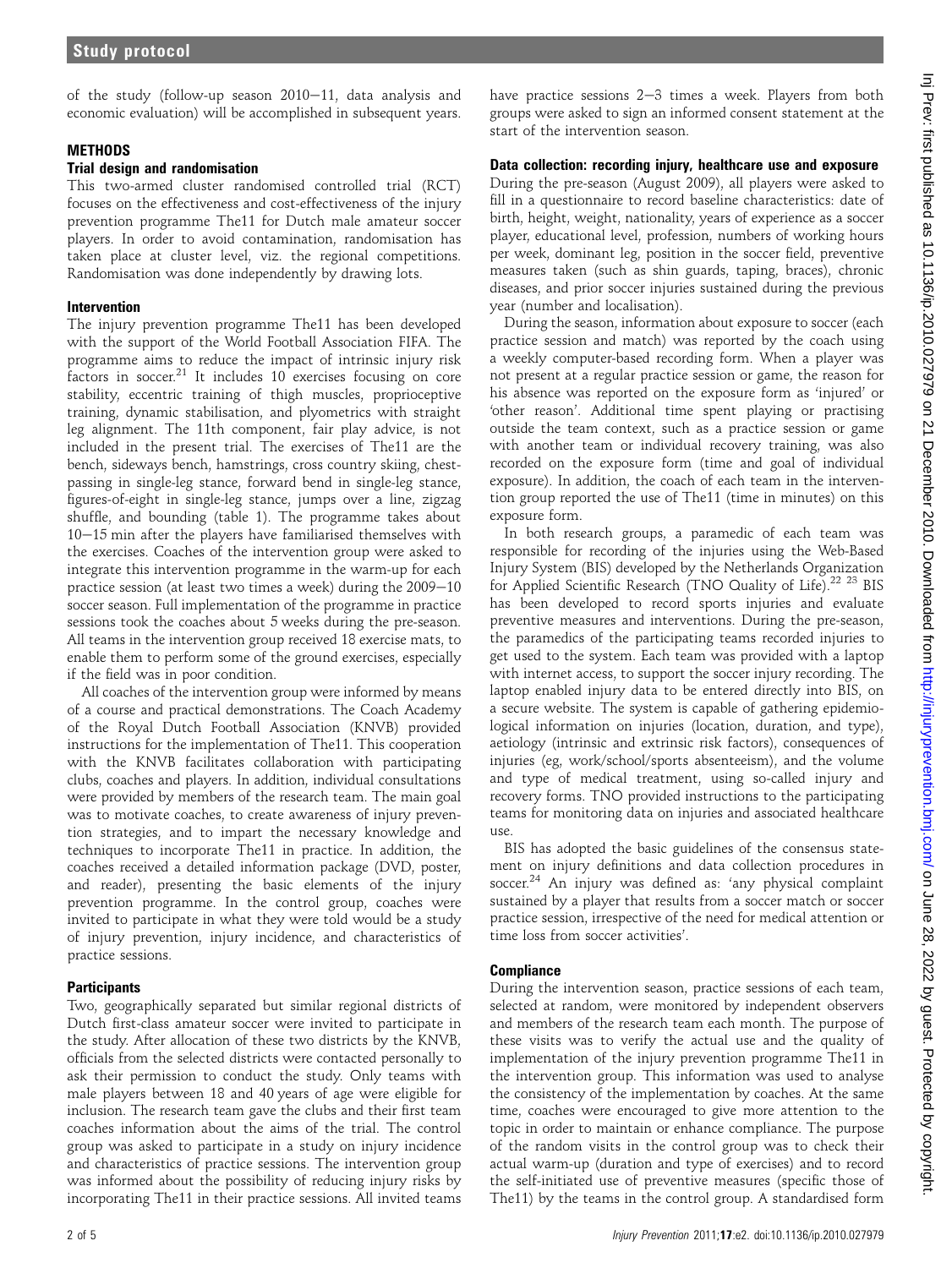Table 1 Instructions and repetitions for the exercises of The11

| <b>Exercise</b>                          | <b>Instructions</b>                                                                                                                                                                                                                                                                                                                  | <b>Repetitions/duration</b>                                          |
|------------------------------------------|--------------------------------------------------------------------------------------------------------------------------------------------------------------------------------------------------------------------------------------------------------------------------------------------------------------------------------------|----------------------------------------------------------------------|
| 1. The bench                             | Head, shoulders, back, and hips in a straight line, parallel to the ground. Elbows<br>directly under the shoulders. Lift one leg a few centimetres off the ground.                                                                                                                                                                   | Hold the position for 15 s.<br>Repeat twice for each leg.            |
| 2. Sideways bench                        | Upper shoulder, hip, and upper leg in a straight line parallel to the ground. Elbow<br>directly under the shoulders. From above, shoulders, elbow, hips, and both knees are<br>in a straight line. Don't drop the hips.                                                                                                              | Hold the position for 15 s.<br>Repeat twice for each side.           |
| 3. Hamstrings                            | Ankles pinned firmly to the ground by a partner. Slowly lean forward keeping upper<br>body and hips straight. Keep thighs, hips, and upper body in a straight line. Try to<br>hold this straight body alignment, using the hamstrings, for as long as possible, then<br>control your fall.                                           | Repeat 5 times.                                                      |
| 4. Cross country skiing                  | Flex and extend the knee of the supporting leg and swing the arms in opposite<br>directions in the same rhythm. On extension, never lock the knee, and don't let it<br>buckle inwards. Keep pelvis and upper body stable and facing forwards. Keep pelvis<br>horizontal and don't let it tilt to the side. Flex and extend each leg. | 15 times on each leg.                                                |
| 5. Chest-passing in single-leg stance    | Keep knees and hips slightly bent. Keep weight only on the ball of the foot, or lift heel<br>from the ground. From the front, hip, knee, and foot of the supporting leg should be<br>in a straight line. Throw a ball back and forth with a partner.                                                                                 | 10 times on each leg.                                                |
| 6. Forward bend in single-leg stance     | As for Exercise 5, but before throwing it back, touch the ball to the ground without<br>putting weight on it. Always keep knee slightly bent and don't let it buckle inwards.                                                                                                                                                        | 10 throws on each leg.                                               |
| 7. Figures-of-eight in single-leg stance | As for Exercise 5 but before throwing it back, swing the ball in a figure-of-eight<br>through and around both legs: first around the supporting leg with the upper body<br>leaning forward, and then around the other leg, standing as upright as possible.<br>Always keep knee slightly bent and don't let it buckle inwards.       | 10 throws on each leg.                                               |
| 8. Jumps over a line                     | Jump with both feet, sideways over a line and back, as quickly as possible. Land<br>softly on the balls of both feet with slightly bent knees. Don't let knees buckle<br>inwards.                                                                                                                                                    | Repeat side-to-side 10 times and<br>then forwards-backwards 10 times |
| 9. Zigzag shuffle                        | Bend knees and hips so upper body leans substantially forward. One shoulder should<br>always point in the direction of movement. Shuffle sideways through the zigzag<br>course as fast as possible. Always take off and land on the balls of the feet. Don't let<br>knees buckle inwards.                                            | Complete course twice.                                               |
| 10. Bounding                             | Bring the knee of the trailing leg up as high as possible and bend the opposite arm in<br>front of the body when bounding. Land softly on the ball of the foot with a slightly<br>bent knee. Don't let knee buckle inwards during take-off or landing.                                                                               | Cover 30 m twice.                                                    |

was used to score and evaluate the practice sessions in terms of injury-preventive activities for both groups.

Half way through the season, a meeting was organised for the coaches of the intervention group to evaluate the practical aspects of using BIS and The11. A similar evaluation meeting was organized for the coaches of the control group, allowing them to share experiences with the use of BIS. In addition to monitoring and motivating participants in both research groups, we also attempted to enhance compliance to the study by providing extras such as regular newsletters for all participants (in a different version for each district to avoid contamination), free exercise mats for the teams in the intervention group, a free laptop for all participating teams after completion of the intervention season, talks by famous Dutch soccer coaches, and free tickets for matches of the national soccer team for all participating coaches and paramedics. Finally, compliance was stimulated by providing regular feedback to all participating soccer clubs about the injuries recorded in BIS.

After the intervention season, the coaches from the intervention group took part in a survey to evaluate The11 and the actual use of the programme during the intervention season. Players have filled in a questionnaire to determine their positive and negative aspects of the The11 exercises. The participating coaches and paramedics of the control group have been fully informed about the aims of the study at the end of the intervention season. These coaches have received the same information package about The11 as the coaches in the intervention group.

Before the start of the follow-up season  $2010-11$ , the coaches of the control group will be asked to fill in a similar questionnaire on their opinion about The11 and their expectations about using The11 during practice sessions in the next season. All coaches, of both research groups, will receive a second questionnaire in the first month of the competition season. This questionnaire will enquire after their actual use of The11. The results of the two questionnaires will provide information about the coaches' opinion of The11 and the expected and actual use (whether or not continued) of The11. To validate these results in both research groups, several practice sessions will be observed and scored (eg, in terms of duration and type of exercises in the warm-up) during the second season to determine the actual use and the level of implementation of the The11 exercises in practice sessions.

## **Outcomes**

The primary outcomes of the study include effectiveness and cost-effectiveness (see 'economic evaluation'). Injury characteristics were recorded during the  $2009-10$  competitive season, from the first competition match (September 2009) until the last regular competition match of the season (May 2010) and compared between the intervention and control groups. The injury-prevention effect will be determined by monitoring the proportion of injured players in both research groups during one season (injury incidence), and injury severity will be derived from the necessity to have medical treatment and/or from absenteeism. Injury risks for players will be calculated and compared between both research groups.

Secondary outcome parameters are compliance and the quality of the implementation of the prevention programme during the intervention season and the subsequent season. Team compliance as well as player compliance will be calculated for the participating teams of the intervention group during the intervention season. In the follow-up season, the focus will be on quantitative aspects of the implementation of the prevention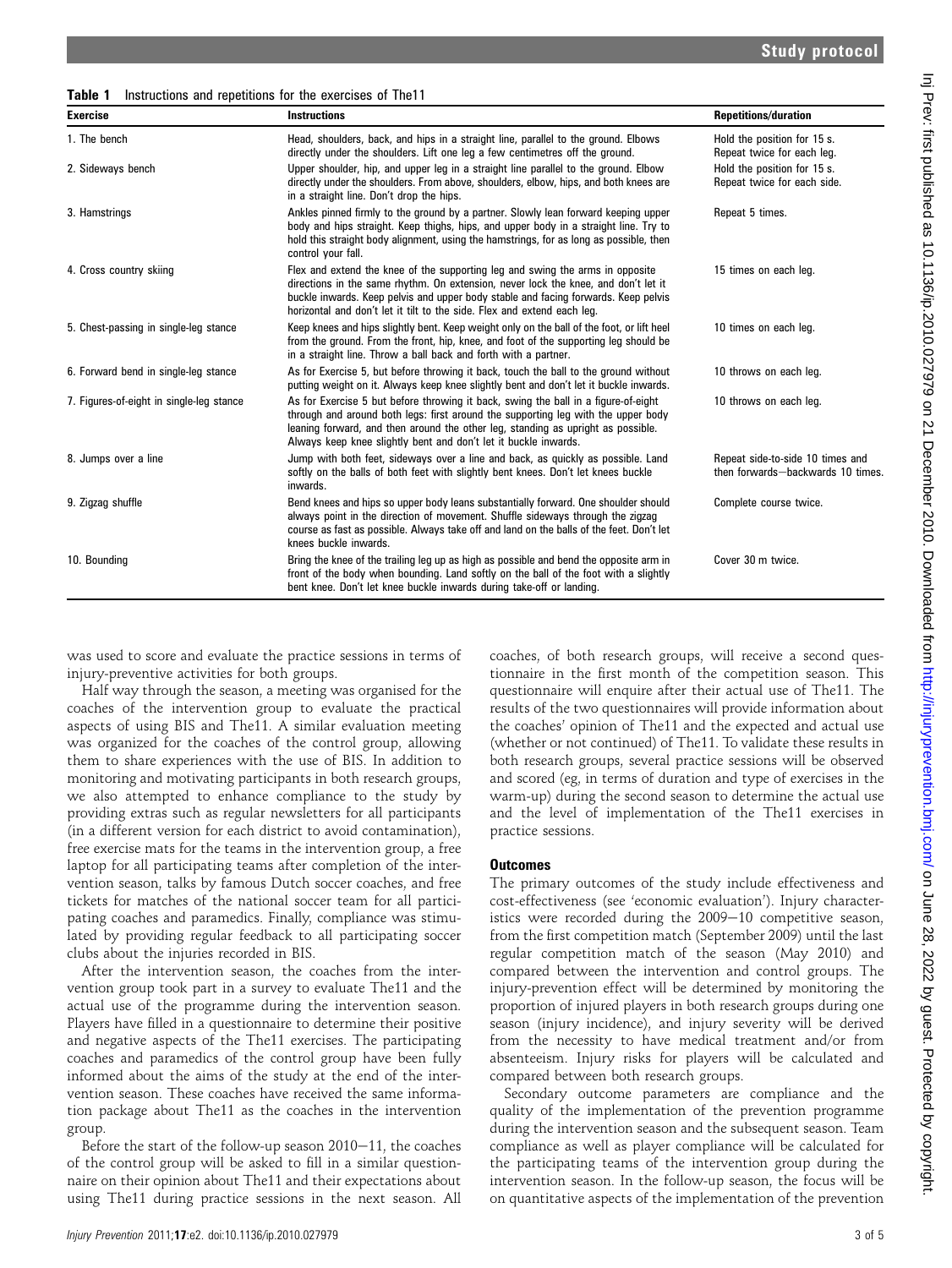programme, measured by observations of practice sessions and completed questionnaires completed by participating coaches of both study populations. The questionnaires concern the actual use of The11 exercises and possible variations to the programme.

## Sample size

On average, 45% of all soccer players in the Netherlands get injured at least one a year (ranging from minor to moderate and severe injuries). During the same period, approximately 70% of the soccer players (mainly males) between 18 and 40 years of age get injured. These conclusions were derived from the national survey on Injuries and Physical Activity in the Netherlands (IPAN), covering 6 years (2000-05) of continuous recording of the nature and extent of sports injuries in the Netherlands.<sup>25</sup> We estimated that the programme The11 as used in our study would allow a 25% reduction of soccer injuries, in view of the results reported by Junge *et al* <sup>19</sup> and Heidt *et al* .<sup>15</sup> For a power of 0.80 and a of 0.05, an estimated 115 players in each group had to take part in the study during a whole soccer season. Assuming a drop-out risk of 26%, based on the study of Junge *et al*,  $^{19}$  the research team aimed to include a minimum of 155 players in each research arm. Therefore, 12 teams were included in each arm.

## Economic evaluation

The aim of the economic evaluation is to determine cost-effectiveness by relating net cost differences between the intervention and control groups to differences in injury incidence. The cost analysis of soccer injuries has to include healthcare costs and costs of production losses. All costs originating from the injury will be taken into account. Healthcare costs include the expenses of visits to medical specialists, additional visits to other healthcare providers (general practitioners and physiotherapists), prescription medication, resources to improve recovery, hospitalisation, x-rays and other diagnostic procedures. The economic evaluation will assess the balance between costs and effects. Results of both cost and effect measurements will be integrated using cost-effectiveness analysis. All healthcare use will be valued according to Dutch guidelines for cost analysis in healthcare research.<sup>26</sup> If these guidelines do not apply, cost prices will be calculated using the bottom-up costing method. Costs of production losses are the result of work absenteeism for players with a paid job. Indirect costs of production losses due to soccer injuries will be estimated. These costs will be calculated using the friction cost approach.<sup>27</sup> Data regarding injury-related costs will be prospectively collected by means of volume questionnaires in BIS. The frequency of medical and paramedical treatment and work/school/soccer absenteeism, multiplied by unit costs, will yield an estimate of the costs at individual level. Severity, as derived from the necessity to have medical treatment and the duration of absenteeism, will be calculated. Subsequently, an estimate of the total costs and severity per research group will be obtained by adding up and averaging the individual records. Finally, intervention costs, that is, costs required to implement the intervention in practice sessions outside an evaluation study context, will be assessed as part of the cost analysis.

If this trial should provide evidence that integrating the The11 exercises in the warm-up results in better outcomes than regular practice sessions, an incremental cost-effectiveness analysis will be warranted. The intervention will be dominant when both the proportion of injured players in the intervention group and net costs are lower than those for the control group. Bootstrapping will be used for pairwise comparison of the mean differences in total costs between the intervention and control groups. CIs will be obtained by bias-corrected and accelerated (BCA)

bootstrapping using 2000 replications. Incremental cost-effectiveness ratios will be calculated by dividing the difference between the mean net costs in the intervention group and the control group by the difference in the mean effects of the intervention and the regular soccer practice sessions. These ratios quantify the additional costs (if any) related to the additional health effects that are expected from the intervention. Uncertainty about the cost-effectiveness ratios will be presented using cost-effectiveness planes. Acceptability curves showing the probability that The11 is cost-effective will also be presented, given various thresholds for the investment in costs of the intervention programme (in a situation without cost savings).

# Statistical methods

The intervention effect with a single-factor design will be calculated using both parametric (t-test) and non-parametric (Mann–Whitney or  $\chi^2$  test) analysis for the following effect parameters: injury profile (body part and type of injury: chronic/ acute); injury incidence; injury incidence per 1000 h of sports; and costs related to sports injuries. Cox regression will also be used to compare the two research groups. Descriptive statistics of self-reported use of the prevention programme during the RCT in the intervention group will be used to describe compliance. Data on the use of The11, as observed by independent observers and reported by the coaches, will be compared; data from the observations of practice sessions in the control group and intervention group will also be compared.

Continuation of the use of the intervention programme during the second season will be determined from observations and self-reports by the coaches. These data will be compared with the self-reported and observed use of the intervention programme during the trial season.

## **DISCUSSION**

Prevention of soccer injuries is expected to benefit the players and clubs involved, as well as the KNVB, health insurance companies and society. This cluster RCT has been designed to evaluate the effects of a structured injury prevention programme in adult male amateur soccer. If positive, the findings will support extensive implementation of the intervention programme in training courses for soccer coaches by the KNVB Coach Academy. The strengths of our study include the large study population  $(2\times12$  participating teams) and the use of a web-based recording system (BIS), as direct, online input into BIS without intermediate steps will avoid data modification or data loss. The addition of a cost-effectiveness analysis to the effectiveness study will provide unique knowledge for the field of soccer injury prevention.

One limitation of the proposed trial is that none of the participants is blinded to group allocation, as the nature of the intervention precludes blinding of players, paramedics, or coaches. To reduce potential confounding, the teams of the intervention and control group are clustered by district and these districts are geographically separated to prevent contamination. We hope to minimise potential bias in the control group by informing the control group as described above. Another study limitation is that we do not know the exact content of all practice sessions, since constant observation is not possible. We attempt to examine the content of the practice sessions in both research groups by regular, systematic, random, and unannounced visits to monitor the practice sessions. In addition, the study is expected to yield data on the compliance of the intervention group with The11. Since previous research has shown that compliance with comparable injury prevention programmes